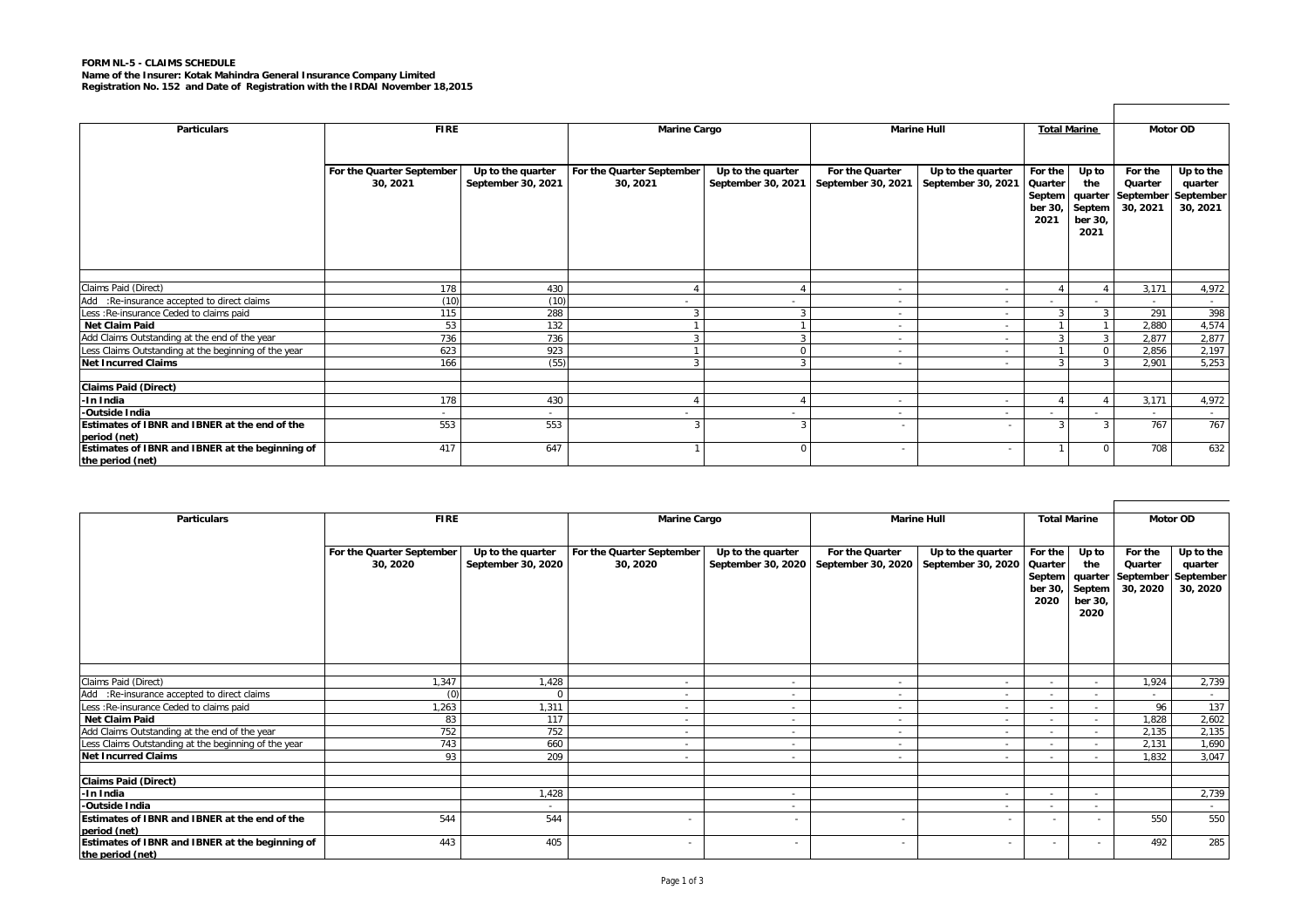## **FORM NL-5 - CLAIMS SCHEDULE Name of the Insurer: Kotak Mahindra General Insur Registration No. 152 and Date of Registration with**

|                                                                                         | <b>Miscellaneous</b>                        |                                               |                                             |                                               |                                |                                                         |                                                              |                                |                                                 |                                           |                                                                               |                                  |                                                           |                                                      |                                             |                                               |                                                 |
|-----------------------------------------------------------------------------------------|---------------------------------------------|-----------------------------------------------|---------------------------------------------|-----------------------------------------------|--------------------------------|---------------------------------------------------------|--------------------------------------------------------------|--------------------------------|-------------------------------------------------|-------------------------------------------|-------------------------------------------------------------------------------|----------------------------------|-----------------------------------------------------------|------------------------------------------------------|---------------------------------------------|-----------------------------------------------|-------------------------------------------------|
| <b>Particulars</b>                                                                      |                                             | <b>Motor TP</b>                               | <b>Total Motor</b>                          |                                               | Health                         |                                                         | <b>Personal Accident</b>                                     |                                | <b>Travel Insurance</b>                         |                                           | <b>Total Health</b>                                                           |                                  | Workmen's<br>Compensation/<br><b>Employer's Liability</b> |                                                      | <b>Public/ Product Liability</b>            |                                               | <b>Engin</b>                                    |
|                                                                                         | For the<br>Quarter<br>September<br>30, 2021 | Up to the<br>quarter<br>September<br>30, 2021 | For the<br>Quarter<br>September<br>30, 2021 | Up to the<br>quarter<br>September<br>30, 2021 | For the<br>Quarter<br>30, 2021 | Up to the<br>quarter<br>September September<br>30, 2021 | For the<br>Quarter<br>Septembe quarter<br>r 30, 2021 Septemb | Up to<br>the<br>er 30.<br>2021 | For the<br>Quarter<br>Septem<br>ber 30,<br>2021 | Up to<br>the<br>Septem<br>ber 30,<br>2021 | For the<br>Quarter<br>quarter   September   September   September<br>30, 2021 | Up to the<br>quarter<br>30, 2021 | For the<br>Quarter<br>30, 2021                            | Up to<br>the<br>quarter<br>Septem<br>ber 30,<br>2021 | For the<br>Quarter<br>September<br>30, 2021 | Up to the<br>quarter<br>September<br>30, 2021 | For the<br>Quarter<br>Septem<br>ber 30.<br>2021 |
|                                                                                         |                                             |                                               |                                             |                                               |                                |                                                         |                                                              |                                |                                                 |                                           |                                                                               |                                  |                                                           |                                                      |                                             |                                               |                                                 |
| Claims Paid (Direct)                                                                    | 413                                         | 653                                           | 3.584                                       | 5.625                                         | 3.623                          | 6.284                                                   | 145                                                          | 248                            |                                                 |                                           | 3.768                                                                         | 6.532                            | 17                                                        | 17                                                   |                                             | $\sim$                                        |                                                 |
| Add :Re-insurance accepted to direct claims<br>Less : Re-insurance Ceded to claims paid | 28                                          | 40                                            | . .<br>319                                  | $\sim$<br>439                                 | $\sim$<br>224                  | $\sim$<br>359                                           | $\sim$<br>95                                                 | $\sim$<br>154                  | <b>A</b>                                        |                                           | $\sim$<br>319                                                                 | $\sim$<br>514                    | ٠                                                         |                                                      |                                             | $\sim$                                        | $\Omega$                                        |
| <b>Net Claim Paid</b>                                                                   | 384                                         | 613                                           | 3.264                                       | 5.186                                         | 3,399                          | 5,924                                                   | 50                                                           | 94                             | $\sim$                                          |                                           | 3,449                                                                         | 6.018                            | 16                                                        | 16                                                   |                                             |                                               | $\Omega$                                        |
| Add Claims Outstanding at the end of the year                                           | 34,557                                      | 34.557                                        | 37.434                                      | 37.434                                        | 3.902                          | 3.902                                                   | 346                                                          | 346                            | $\sim$                                          |                                           | 4.248                                                                         | 4.248                            | 96                                                        | 96                                                   |                                             | $\sim$                                        | 33                                              |
| Less Claims Outstanding at the beginning of the year                                    | 32.216                                      | 29.650                                        | 35.072                                      | 31,847                                        | 4.015                          | 2.565                                                   | 281                                                          | 410                            | $\sim$                                          |                                           | 4.296                                                                         | 2.975                            | 92                                                        | 77                                                   |                                             | $\overline{\phantom{a}}$<br>$\sim$            | 25                                              |
| <b>Net Incurred Claims</b>                                                              | 2,726                                       | 5.520                                         | 5.626                                       | 10.773                                        | 3.287                          | 7.261                                                   | 115                                                          | 29                             | <b>All Co</b>                                   |                                           | 3.401                                                                         | 7,291                            | 20                                                        | 36                                                   |                                             | $\sim$                                        | 8                                               |
|                                                                                         |                                             |                                               |                                             |                                               |                                |                                                         |                                                              |                                |                                                 |                                           | ٠                                                                             | $\sim$                           |                                                           |                                                      |                                             |                                               |                                                 |
| <b>Claims Paid (Direct)</b>                                                             |                                             |                                               |                                             |                                               |                                |                                                         |                                                              |                                |                                                 |                                           | ٠                                                                             | $\sim$                           |                                                           |                                                      |                                             |                                               |                                                 |
| -In India                                                                               | 413                                         | 653                                           | 3,584                                       | 5,625                                         | 3,623                          | 6,284                                                   | 145                                                          | 248                            | <b>A</b>                                        |                                           | 3,768                                                                         | 6,532                            | 17                                                        | 17                                                   |                                             | $\sim$                                        |                                                 |
| -Outside India                                                                          |                                             |                                               | . .                                         |                                               |                                | $\sim$                                                  | $\sim$                                                       | $\sim$                         | <b>A</b>                                        | $\sim$                                    | $\sim$                                                                        |                                  | $\sim$                                                    | $\sim$                                               |                                             | $\sim$                                        |                                                 |
| Estimates of IBNR and IBNER at the end of the<br>period (net)                           | 26.416                                      | 26.416                                        | 27.183                                      | 27.183                                        | 2,186                          | 2.186                                                   | 186                                                          | 186                            | $\sim$                                          |                                           | 2,372                                                                         | 2,372                            | 46                                                        | 46                                                   |                                             | $\overline{\phantom{a}}$                      | 22                                              |
| Estimates of IBNR and IBNER at the beginning of<br>the period (net)                     | 25,062                                      | 22,702                                        | 25,770                                      | 23,334                                        | 1.902                          | 1.708                                                   | 155                                                          | 303                            | <b>110</b>                                      |                                           | 2.056                                                                         | 2.011                            | 40                                                        | 43                                                   |                                             | $\sim$                                        | 18                                              |

|                                                                     |                                             |                                               |                                             |                                               |                                |                                                                  |                                                  |                                           |                                      |                                           |                                                     | <b>Miscellaneous</b>                                    |                                |                                                      |                                             |                                               |                                                 |
|---------------------------------------------------------------------|---------------------------------------------|-----------------------------------------------|---------------------------------------------|-----------------------------------------------|--------------------------------|------------------------------------------------------------------|--------------------------------------------------|-------------------------------------------|--------------------------------------|-------------------------------------------|-----------------------------------------------------|---------------------------------------------------------|--------------------------------|------------------------------------------------------|---------------------------------------------|-----------------------------------------------|-------------------------------------------------|
| <b>Particulars</b>                                                  | <b>Motor TP</b>                             |                                               |                                             | <b>Total Motor</b><br>Health                  |                                |                                                                  | <b>Personal Accident</b>                         |                                           |                                      | <b>Travel Insurance</b>                   |                                                     | <b>Total Health</b>                                     |                                | Workmen's<br>Compensation/                           | Public/ Product Liability                   |                                               | Engin                                           |
|                                                                     |                                             |                                               |                                             |                                               |                                |                                                                  |                                                  |                                           |                                      |                                           |                                                     |                                                         | <b>Employer's liability</b>    |                                                      |                                             |                                               |                                                 |
|                                                                     | For the<br>Quarter<br>September<br>30, 2020 | Up to the<br>quarter<br>September<br>30, 2020 | For the<br>Quarter<br>September<br>30, 2020 | Up to the<br>quarter<br>September<br>30, 2020 | For the<br>Quarter<br>30, 2020 | Up to the<br>quarter<br>September September Septembe<br>30, 2020 | For the<br>Quarter<br>r 30, 2020 Septemb ber 30, | Up to<br>the<br>quarter<br>er 30.<br>2020 | For the<br>Quarter<br>Septem<br>2020 | Up to<br>the<br>Septem<br>ber 30.<br>2020 | For the<br>Quarter<br>quarter September<br>30, 2020 | Up to the<br>quarter<br>September September<br>30, 2020 | For the<br>Quarter<br>30, 2020 | Up to<br>the<br>quarter<br>Septem<br>ber 30.<br>2020 | For the<br>Quarter<br>September<br>30, 2020 | Up to the<br>quarter<br>September<br>30, 2020 | For the<br>Quarter<br>Septem<br>ber 30,<br>2020 |
|                                                                     |                                             |                                               |                                             |                                               |                                |                                                                  |                                                  |                                           |                                      |                                           |                                                     |                                                         |                                |                                                      |                                             |                                               |                                                 |
| Claims Paid (Direct)                                                | 198                                         | 201                                           | 2.122                                       | 2.940                                         | 1.034                          | 1.417                                                            | 259                                              | 315                                       | $\sim$                               |                                           | 1.293                                               | 1.732                                                   | $\Omega$                       |                                                      |                                             | $\sim$                                        | $\sim$                                          |
| Add :Re-insurance accepted to direct claims                         |                                             | $\sim$                                        | $\sim$                                      | $\sim$                                        | $\sim$                         | $\sim$                                                           | $\sim$                                           | $\sim$                                    | <b>A</b>                             |                                           | $\sim$                                              | . —                                                     | $\sim$                         |                                                      |                                             |                                               | (0)                                             |
| Less : Re-insurance Ceded to claims paid                            | 10                                          | 10                                            | 106                                         | 147                                           | 52                             | 71                                                               | 211                                              | 247                                       | $\sim$                               |                                           | 263                                                 | 318                                                     | $\Omega$                       |                                                      |                                             | $\sim$                                        |                                                 |
| <b>Net Claim Paid</b>                                               | 189                                         | 191                                           | 2.017                                       | 2.793                                         | 982                            | 1.346                                                            | 48                                               | 68                                        |                                      |                                           | 1.030                                               | 1.414                                                   | $\mathbf 0$                    | $\Omega$                                             |                                             | $\sim$                                        | (0)                                             |
| Add Claims Outstanding at the end of the year                       | 24,904                                      | 24.904                                        | 27.040                                      | 27.040                                        | 2.185                          | 2.185                                                            | 290                                              | 290                                       |                                      |                                           | 2.475                                               | 2.475                                                   | 68                             | 68                                                   |                                             | $\sim$                                        | 11                                              |
| Less Claims Outstanding at the beginning of the year                | 22,560                                      | 20.172                                        | 24,691                                      | 21,862                                        | 1,567                          | 971                                                              | 278                                              | 249                                       |                                      |                                           | 1.845                                               | 1.220                                                   | 48                             | 39                                                   |                                             |                                               | 11                                              |
| <b>Net Incurred Claims</b>                                          | 2,533                                       | 4.924                                         | 4.366                                       | 7.971                                         | 1.600                          | 2.561                                                            | 60                                               | 108                                       |                                      |                                           | 1.660                                               | 2.669                                                   | 21                             | 29                                                   |                                             |                                               |                                                 |
| <b>Claims Paid (Direct)</b>                                         |                                             |                                               |                                             |                                               |                                |                                                                  |                                                  |                                           |                                      |                                           |                                                     |                                                         |                                |                                                      |                                             |                                               |                                                 |
| -In India                                                           | 198                                         | 201                                           | 2.122                                       | 2.940                                         | 1.034                          | 1.417                                                            | 259                                              | 315                                       | . н. н.                              |                                           | 1.293                                               | 1.732                                                   | $\Omega$                       |                                                      |                                             | . п.                                          | $\sim$                                          |
| -Outside India                                                      |                                             |                                               |                                             |                                               |                                |                                                                  |                                                  |                                           |                                      |                                           |                                                     |                                                         |                                |                                                      |                                             |                                               |                                                 |
| Estimates of IBNR and IBNER at the end of the<br>period (net)       | 20,122                                      | 20,122                                        | 20,672                                      | 20,672                                        | 1.017                          | 1.017                                                            | 193                                              | 193                                       | $\sim$                               |                                           | 1.210                                               | 1.210                                                   | 14                             | 14                                                   |                                             | ۰                                             | 10 <sup>1</sup>                                 |
| Estimates of IBNR and IBNER at the beginning of<br>the period (net) | 18.024                                      | 15.778                                        | 18.515                                      | 16.064                                        | 803                            | 479                                                              | 148                                              | 100                                       | $\sim$                               |                                           | 951                                                 | 579                                                     | 11                             | 11                                                   |                                             |                                               | 10                                              |